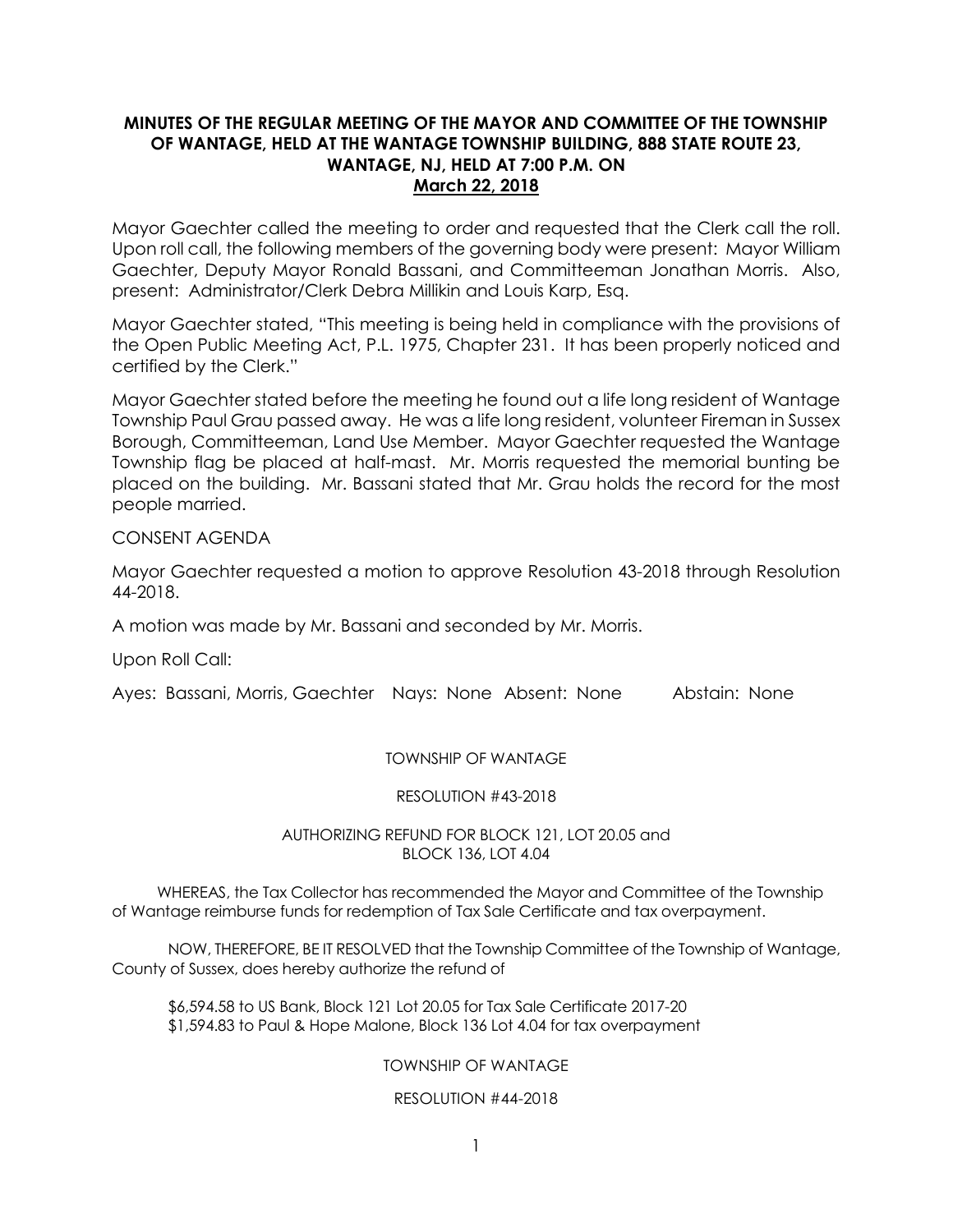### RESOLUTION APPROVING BILLS AND VOUCHERS FOR PAYMENT

BE IT RESOLVED by the Township Committee of the Township of Wantage in the County of Sussex that payment is hereby approved for all vouchers that have been properly authenticated and presented for payment, representing expenditures for which appropriations were duly made in 2017 and 2018 Budgets adopted by this local Governing Body, including any emergency appropriations, and where unexpended balances exist in said appropriation accounts for the payment of such vouchers.

Mayor Gaechter stated a motion is in order to approve PO# 15199 for Bassani Power Equipment, LLC for \$138.03.

A motion was made by Mayor Gaechter and seconded by Mr. Morris.

Upon Roll Call:

Ayes: Morris, Gaechter Nays: None Absent: None Abstain: None

## **REPORTS**

Clerk/Administrator – Mrs. Millikin stated ShopRite has filed their Land Use Application with Wantage and Sussex as well.

Mrs. Millikin stated during the review of the budget a question was raised regarding the Unionville amount to be provided. In reviewing the eixsiting agreement, and also the minutes from 2016 it did not specify if Unionville would the additional \$2,000 a year. Currently, Unionville Fire Department is provided \$12,000. Per Larry Bono who presented this to the Committee in 2016 the additional \$2,000 was being provided so fundraisisng did not occur. I am looking for direction from the Committee if the Township is going to do \$12,000 or \$14,000. Mr. Morris stated this was a budget request but was never approved. Mayor Gaechter stated there are several budget requested and that time has gone by. It was agreed to discuss during next year's budget process.

Mrs. Millikin stated the Easter Egg Hunt is this Sunday at 11:00 a.m. The Pavilion dedication is being moved to May 19th to Wantage Day. Mr. Bassani questioned if a rain date has been established for Wantage Day. Mrs. Millikin indicated they never do a rain date because of the vendors that come to Wantage Day.

# Attorney – None.

Mayor/Committee Report – Mr. Bassani stated we had Union negotiations yesterday and will be updating the Committee during executive session on this matter.

Mr. Morris stated he attended on Tuesday evening the Security Forum held at High Point Regional High School. It was a panel of law enforcement officers, school officials, teachers, and counselors. The event was not well attended but was a good forum. The school is being very proactive. The school is actually looking at setting in the vestibule as a jail cell that would keep the assailant contained until help arrives. This of course is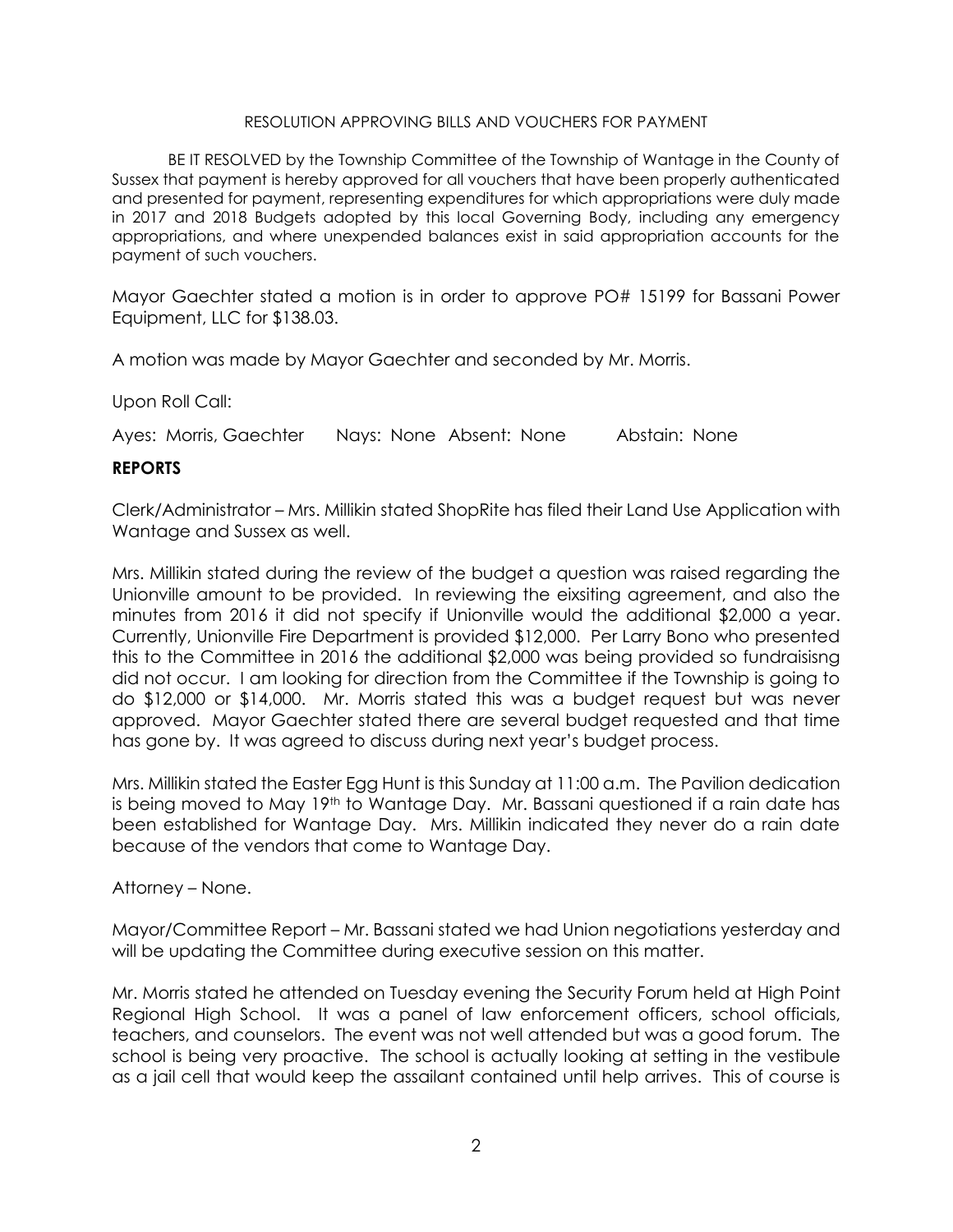expensive. Great meeting but was also vague on the information they provided to the public. The School will be looking to do a lock down drill with the public over the summer.

Mayor Gaechter stated he wanted to discuss the past storm. Mayor Gaechter stated that he spoke with Mrs. Millikin the night before and then in the morning and made the decision to close. Wantage got just a dusting. Mayor Gaechter stated he does not go by what the Governor declares but accessing both accu weather and the Township's weather works. Weather works stated at 6:11 a.m. the forecast said 6 to 10 inches at 50%. At 12:46 p.m. another report was provided from Weather Works stating 10 to 14 inches at 60%. Mayor Gaechter questioned if this is specific to Wantage Township. Mrs. Millikin gave him the 7:03 p.m. report 4 to 8 inches at 50% confidence, but Northern part of Sussex County is 1 to 3 inches. Mayor Gaechter stated he would like Mrs. Millikin to question the company. Mrs. Millikin stated the Township pays a \$1,900 fee. Weather Works does contact either Mr. Wagner or Mr. Little providing them an hour prior to an event. Based off of yesterday Mrs. Millikin questioned Mr. Wagner and he stated that Weather Works stated there was a dry area hanging over Wantage and the snow did not come till 11:00 p.m. The DPW feels these are accurate. Mayor Gaechter was concerned this is not specific to Wantage.

**OLD BUSINESS** - None

# **NEW BUSINESS**

# **2nd Reading & Public Hearing**

Mayor Gaechter stated a motion is in order to adopt on final reading ORDINANCE #2018- 04 AN ORDIANNCE AMENDING CHAPTER XV ENTITLED "LAND USE PROCEDURES" OF THE "REVISED GENERAL ORDINANCES OF THE TOWNSHIP OF WANTAGE, NEW JERSEY" AMENDING REQUIREMENTS FOR A CHECKLIST.

Mayor Gaechter opened the meeting to the public none coming forward the public portion was closed.

A motion was made by Mr. Bassani and seconded by Mr. Morris.

Mrs. Millkin stated that the Land Use Board did recommend this amendment to the checklist.

Upon Roll Call:

Ayes: Bassani, Morris, Gaechter Nays: None Absent: None Abstain: None

### TOWNSHIP OF WANTAGE ORDINANCE # 2018-04

### AN ORDINANCE AMENDING CHAPTER XV ENTITLED "LAND USE PROCEDURES" OF THE "REVISED GENERAL ORDINANCES OF THE TOWNSHIP OF WANTAGE, NEW JERSEY"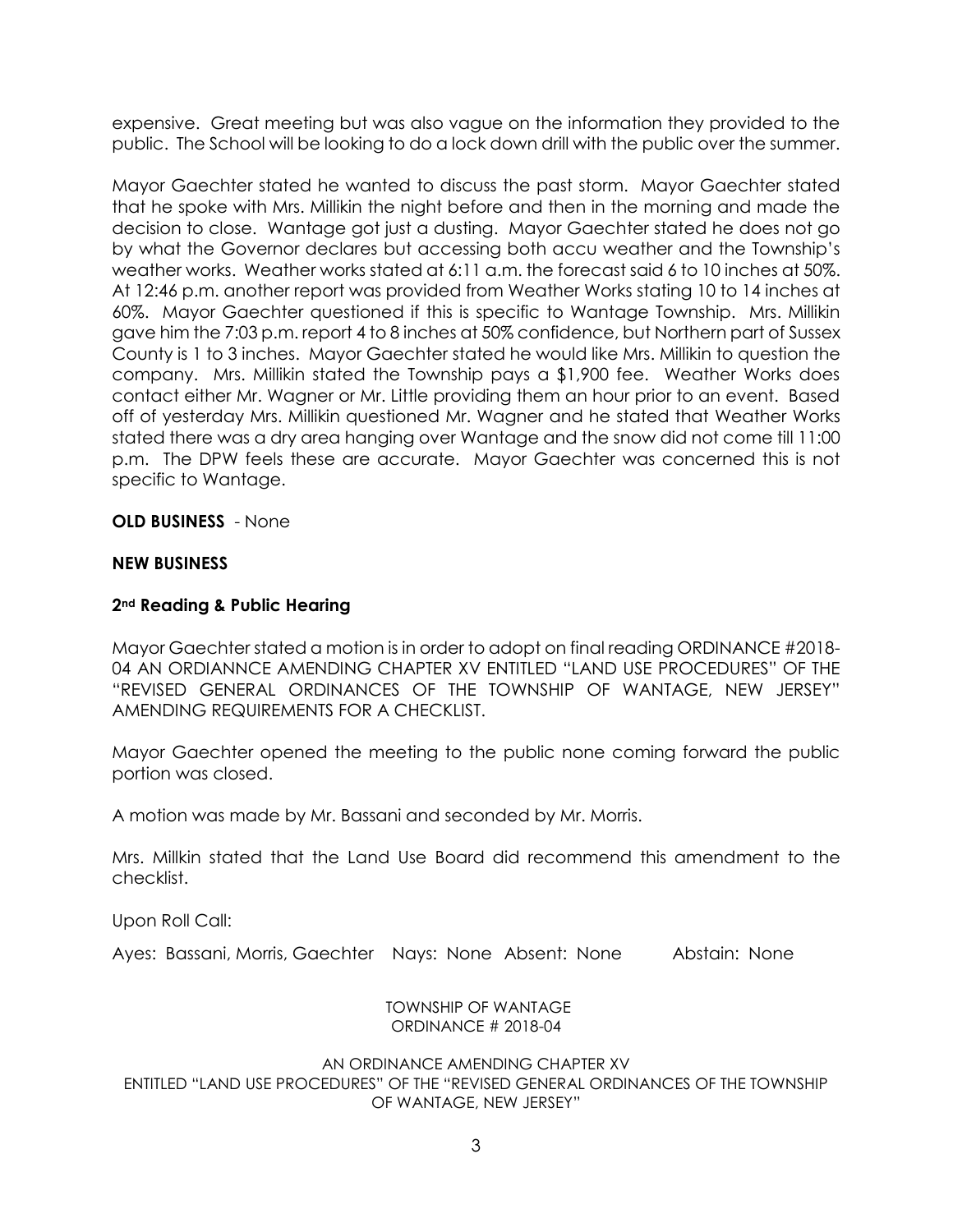### AMENDING THE REQUIREMENTS FOR A CHECKLIST

WHEREAS, in accordance with the Municipal Land Use Law pursuant to N.J.S.A. 40:55D-10.3, a municipal agency shall adopt and may amend reasonable rules and regulations, not inconsistent with the Municipal Land Use Law or with any applicable ordinance, for the administration of its functions, powers and duties; and

WHEREAS, a municipal agency may adopt requirements for a Checklist in connection with a land use application; and

WHEREAS, the Mayor and Committee of the Township of Wantage have adopted Section 15-3.8 Certification of Application for Development, which includes requirements for a Checklist;

WHEREAS, the Mayor and Committee of the Township of Wantage have determined that it is necessary and appropriate to amend the requirements for a Checklist.

NOW, THEREFORE, BE IT ORDAINED by the Mayor and Committee of the Township of Wantage, County of Sussex, State of New Jersey as follows:

Chapter XV Land Use Procedures of the Revised Ordinances of the Township of Wantage are hereby amended and supplemented to amend the Checklist associated with Section 15-3.8:

#### Section 1.

Section 1.3 of the Checklist for Land Use applications shall be amended to state "Certifications from the Tax Collector, Building Inspector, Health Department, and Chief Financial Officer, as applicable, that all taxes, fees, fines, utility charges, other charges and penalties due to the municipality are paid to date.";

Section 2. All Ordinances or parts of Ordinances inconsistent with this Ordinance are hereby repealed to the extent of such inconsistency.

Section 3. Effective Date. This Ordinance shall take effect immediately upon final passage and publication according to law.

Mayor Gaechter stated a motion is in order to adopt on final reading ORDINANCE #2018- 05 AN ORDIANNCE TO AMEND CHAPTER XXI OF THE GENERAL ORDINANCES OF THE TOWNSHIP OF WANTAGE, AMENDING RECREATION DEPARTMENT FEES FOR WANTAGE TOWNSHIP.

Mayor Gaechter opened the meeting to the public none coming forward the public portion was closed.

Motion was made by Mr. Bassani and seconded by Mr. Morris.

Upon Roll Call:

Ayes: Bassani, Morris, Gaechter Nays: None Absent: None Abstain: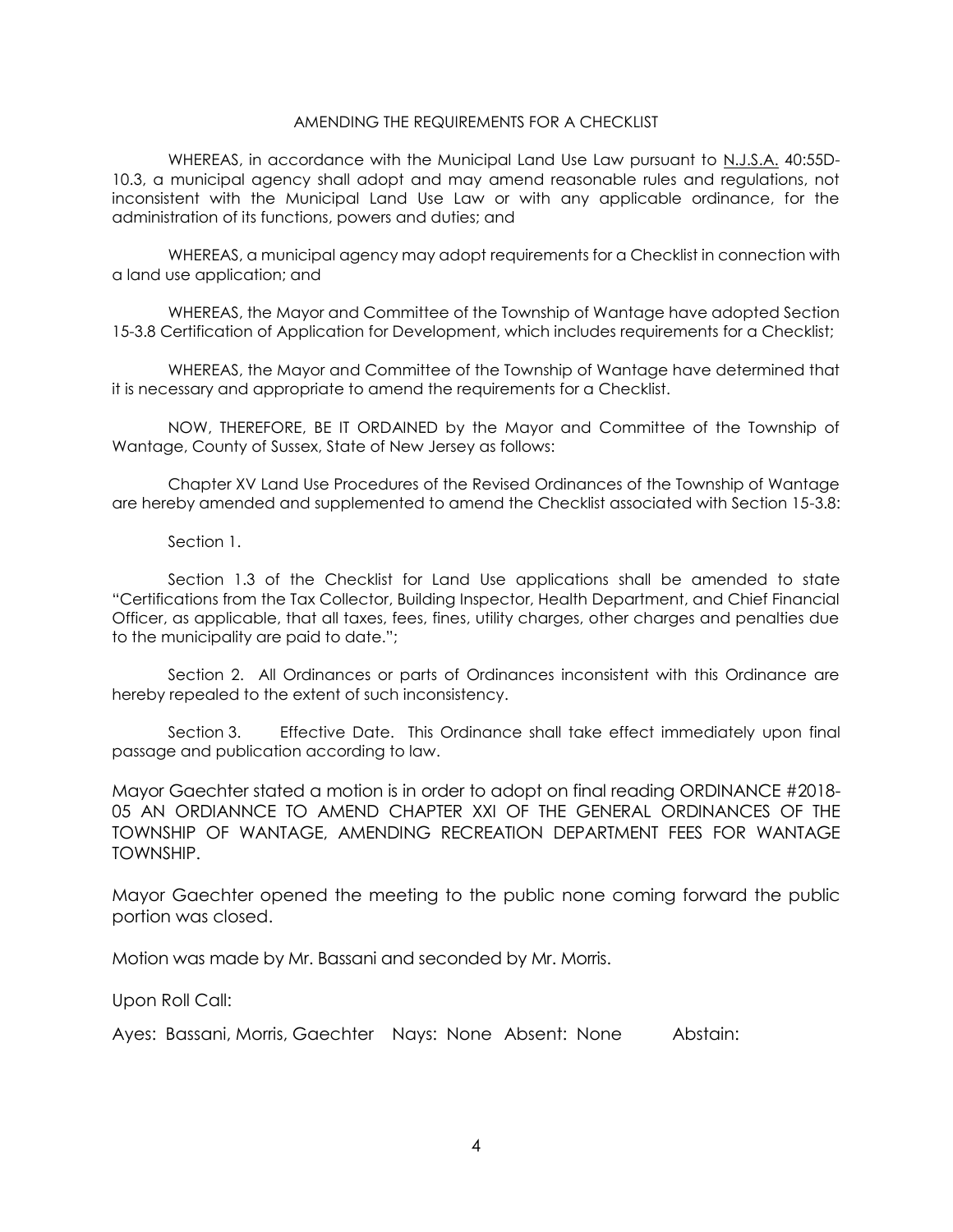#### TOWNSHIP OF WANTAGE

#### ORDINANCE 2018-05

AN ORDINANCE TO AMEND CHAPTER XXI OF THE GENERAL ORDINANCES OF THE TOWNSHIP OF WANTAGE, AMENDING RECREATION DEPARTMENT FEES FOR WANTAGE TOWNSHIP

BE IT ORDAINED by the Mayor and Township Committee of the Township of Wantage, as follows:

Section 1. Section 21-18 of Chapter XXI of the Wantage Township General Ordinances is amended in part, adjusting the fees for Recreation Department to include the following:

A.21-18 RECREATION DEPARTMENT FEES

The following fees are payable to the Township of Wantage.

| Pavilion Use Application Fee | \$50.00                          |
|------------------------------|----------------------------------|
| Pavilion Use Deposit         | \$250.00 refundable if no damage |

Section 2. Should any section, paragraph, sentence, clause or phrase of this Ordinance be declared unconstitutional or invalid for any reason by any Court of competent jurisdiction, such provision(s) shall be deemed severable and the remaining portions of this Ordinance shall remain in full force and effect.

Section 3. All ordinances or parts of ordinances or resolutions that are inconsistent with the provisions of this Ordinance are repealed to the extent of such inconsistency.

Section 4. This ordinance shall take effect after publication and passage according to law.

### **Resolution**

Mayor Gaechter stated a motion is in order to approve RESOLUTION #42-2018 SUPPORTING THE SUBMISSION OF 2017 TONNAGE GRANT APPLICATION.

TOWNSHIP OF WANTAGE

#### RESOLUTION #42-2018

#### RESOLUTION SUPPORTING SUBMISSION OF 2017 TONNAGE GRANT APPLICATION

WHEREAS, the Mandatory Source Separation and Recycling Act, P.L. 1987, c.102, has established a recycling fund form which a tonnage grant may be made to municipalities in order to encourage local source separation and recycling programs; and

WHEREAS, it is the intent and the spirit of the Mandatory Source Separation and Recycling Act to use the tonnage grants to develop new municipal recycling programs and to continue and to expand existing programs; and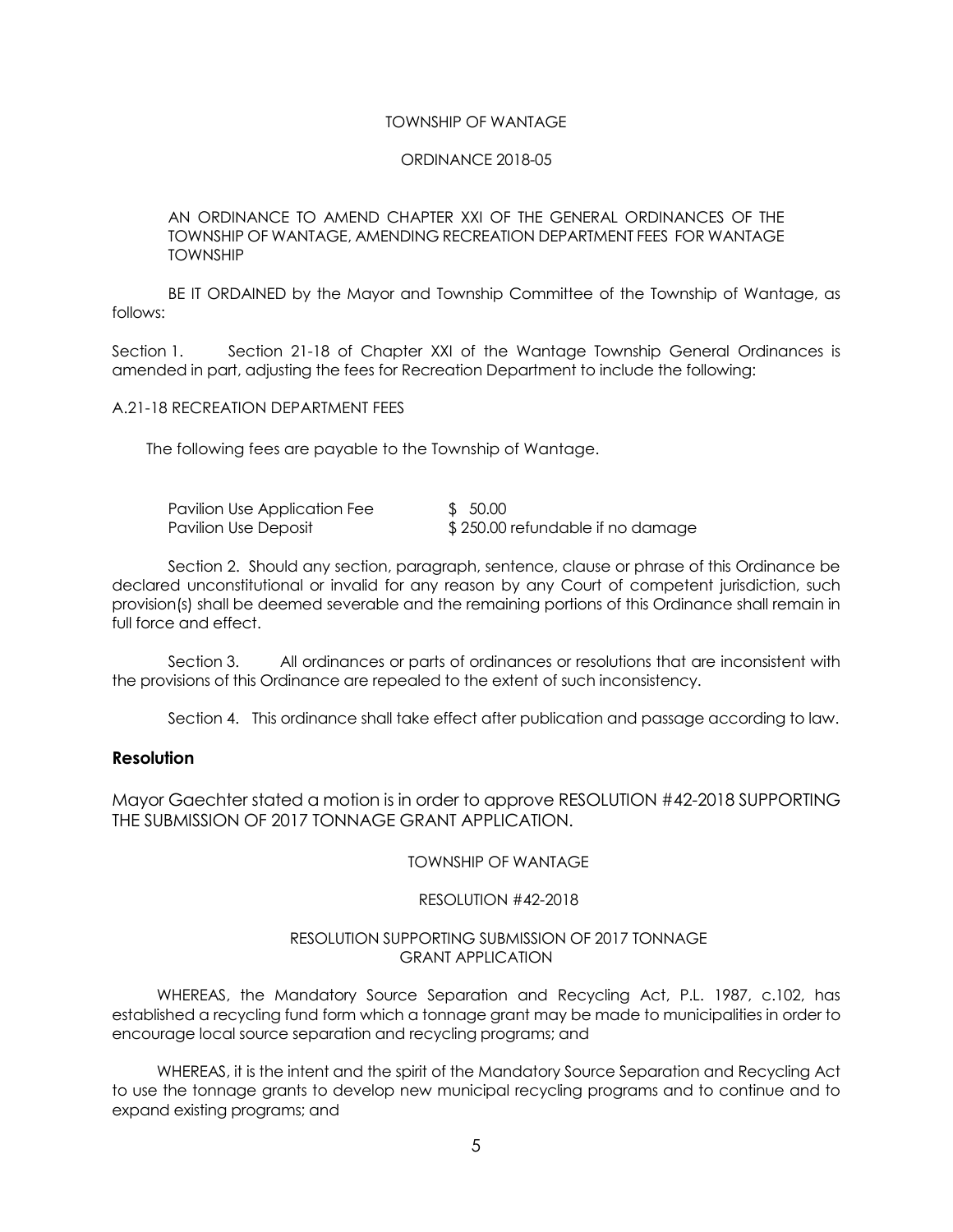WHEREAS, the New Jersey Department of Environmental Protection has promulgated recycling regulations to implement the Mandatory Source Separation and Recycling Act; and

WHEREAS, the recycling regulations impose on municipalities certain requirements as a condition for applying for tonnage grants, including but not limited to, making and keeping accurate, verifiable records of materials collected and claimed by the municipality; and

WHEREAS, a resolution authorizing this municipality to apply for the 2017 Recycling Tonnage Grant will memorialize the commitment of this municipality to recycling and to indicate the assent of the Township of Wantage Committee to the efforts undertaken by the municipality and the requirements contained in the Recycling Act and recycling regulations; and

WHEREAS, such a resolution should designate the individual authorized to ensure the application is properly completed and timely filed; and

NOW, THEREFORE BE IT RESOLVED, by the Township Committee of the Township of Wantage hereby endorses the submission of the recycling tonnage grant application to the New Jersey Department of Environmental Protection and designates the Sussex County Municipal Utility Authority for the services of Certified Recycling Professional, to ensure that the application is properly filed; and

BE IT FURTHER RESOLVED that the monies received from the recycling tonnage grant be deposited in a dedicated recycling trust fund to be used solely for the purposes of the recycling.

Motion was made by Mr. Bassani and seconded by Mayor Gaechter. Mr. Morris recused himself from this resolution.

Upon Roll Call:

Ayes: Bassani, Gaechter Nays: None Absent: None Abstain:

### **APPROVAL OF MINUTES**

Mayor Gaechter stated a motion is in order to approve the minutes of the Mayor and Committee Regular Meeting on March 8, 2018, and Executive Session Minutes on March 8, 2018.

Motion was made by Mr. Bassani and seconded by Mr. Morris.

Upon Roll Call:

Ayes: Bassani, Morris, Gaechter Nays: None Absent: None Abstain:

## **OPEN PUBLIC SESSION**

Mayor Gaechter opened the meeting to the public.

Mr. George Maraglino 3 Spreen Road – He stated that he was the last person to be sued by Mr. Maggio and the suit was dropped. He indicated that members of Lake Windsor Association came and met with the Administrator and Mr. Haggerty the Prosecutor. Mr. Maraglino stated that he took pictures of trucks going up and down Mr. Maggio's driveway. He also wondered if a weight limit could be established on Roy Road of GVW of 30,000 pounds. Mayor Gaechter stated that Mr. Maggio is renting space at County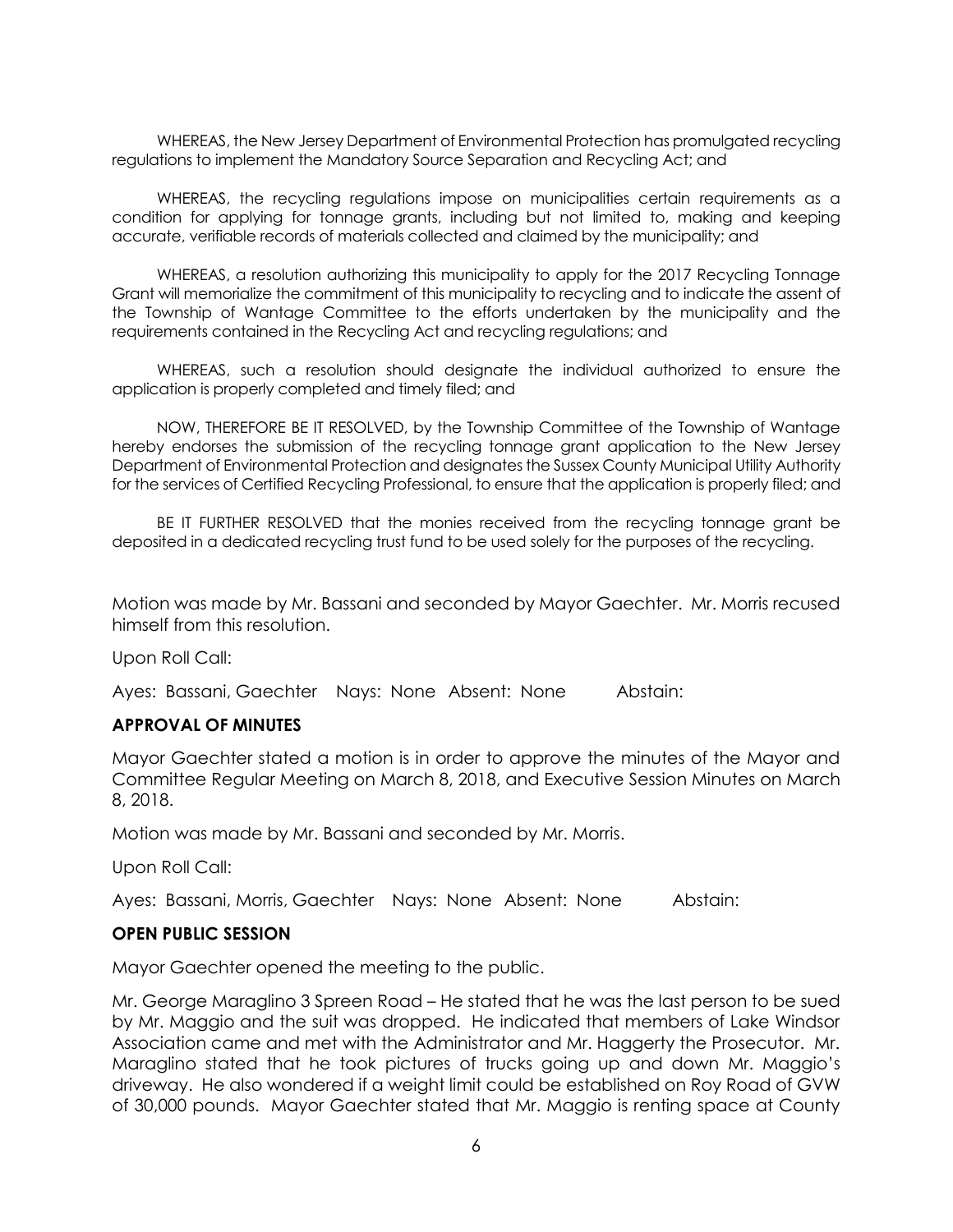Concrete on Route 23 for his equipment. Mr. Maraglino stated he was made aware of this but the trucks are still going down the driveway at 6:00 a.m. to 7:00 a.m. He provided the pictures to the Municipal Clerk.

There being no other public this portion of the meeting was closed.

# **EXECUTIVE SESSION**

Mayor Gaechter stated a motion is in order to approve Resolution #45-2018 Authorizing the Township Committee to go into Executive Session to discuss Contract Negotiations – Blue Collar, Bicsak, Sherman Ridge, and Potential Litigation for 47 Sherman Ridge Road.

Motion was made by Mr. Bassani and seconded by Mr. Morris

Upon Roll Call:

Aye: Bassani, Gaechter, Morris Nay: None Absent: None Abstain: None

### TOWNSHIP OF WANTAGE

### RESOLUTION #45-2018

### EXECUTIVE SESSION MARCH 22, 2018

WHEREAS, the Township of Wantage is subject to certain requirements of the Open Public Meetings Act, N.J.S.A. 10:4-6, et seq.; and

WHEREAS, the Open Public Meetings Act, N.J.S.A. 10:4-12, provides that an Executive Session, not open to the public, may be held for certain specific purposes when authorized by Resolution; and

WHEREAS, it is necessary for the Township Committee of the Township of Wantage to discuss in a session not open to the public certain matters relating to the item authorized by N.J.S.A. 10:4-12b and designated below:

- (1) Contract Negotiations Blue Collar, Bicsak, Sherman Ridge
- (2) Potential Litigation 47 Sherman Ridge Road

NOW, THEREFORE, BE IT RESOLVED, by the Township Committee of the Township of Wantage, assembled in public session on March 22, 2018, that an Executive Session closed to the public shall be held on March 22, 2018, at 7:31 PM in the Township of Wantage Municipal Building, 888 Route 23, Wantage, NJ, for the discussion of matters relating to the specific item designated above.

It is anticipated that the deliberations conducted in closed session **may be disclosed** to the public upon the determination of the Township Committee that the public interest will no longer be served by such confidentiality.